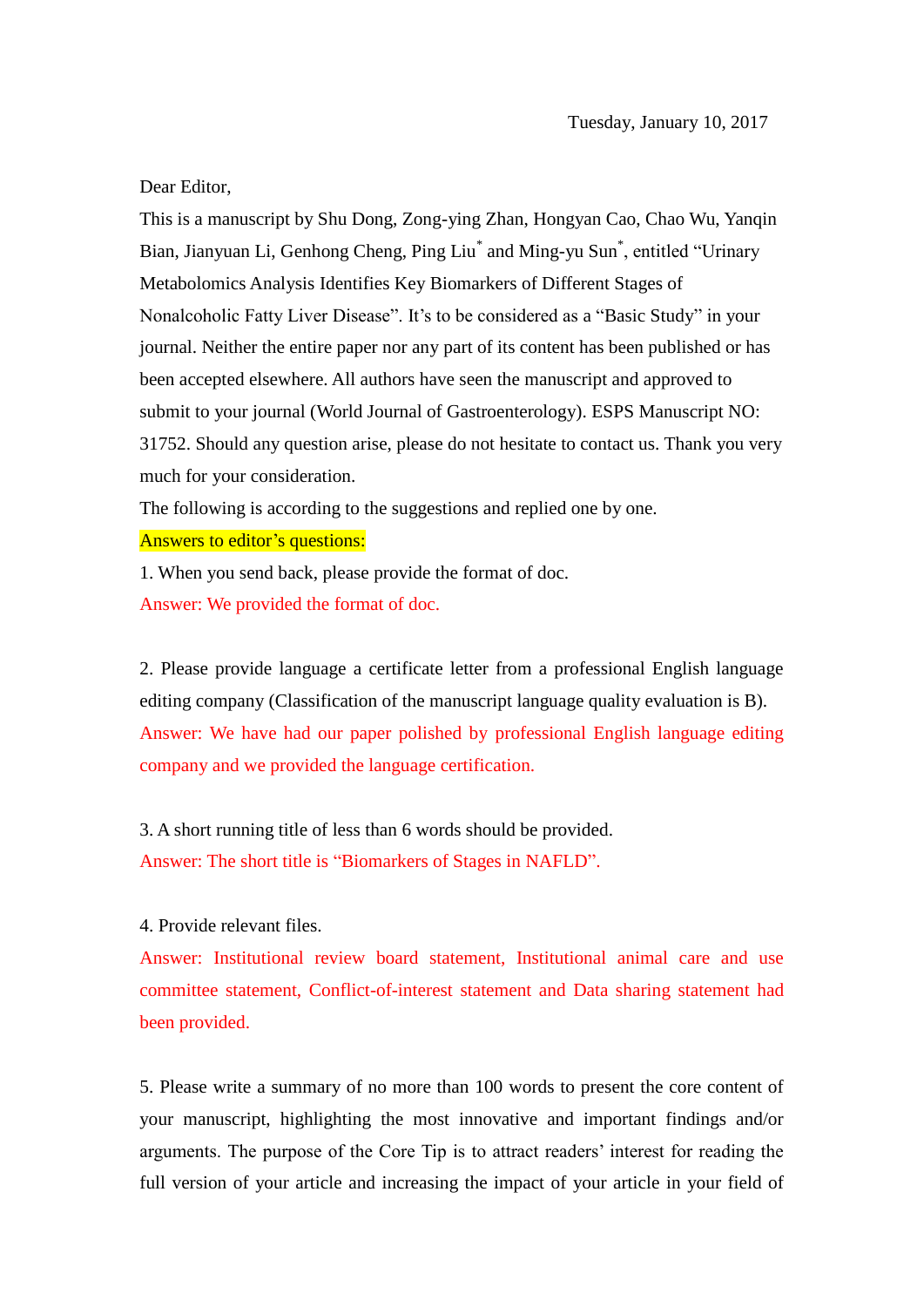study.

Answer: The highlight of our manuscript has been added in revised manuscript.

6. Please read the core tip then provide the audio core tip: Acceptable file formats: .mp3, .wav, or .aiff Maximum file size: 10 MB Answer: We have provided the audio core tip in the format of wav.

7. Please put the reference numbers in square brackets in superscript at the end of ciatation content or after the cited author's name.

Answer: I have put the reference numbers in square brackets in superscript at the end of ciatation content.

## Answers to reviewers'comments:

Reviewer 1 (Reviewer's code: 00003472):

1. The authors found that 31 metabolites were different between NAFLD and NASH in urine samples. The authors should demonstrate that these potential markers are correlated with the histological severity of NASH.

Answer: Thanks for your suggestions. Considering the clinical situation, usually patients don't take histological tests. So we may not demonstrate the relationship of these potential markers and histological severity of NASH.

2. In addition, the author should demonstrate levels of some nucleic acids and amino acids in blood samples. The readers of WJG want to know these potential markers are correlated with hepatic inflammation (ALT levels) and/or fibrogenetic markers (M2BPGi, type 4 collagen S etc).

Answer: Thanks for your suggestions. Considering the limited time, we would add the relevant experiments in our further study.

3. Same data are presented in Table 2 and Figure 2. In addition, no units are shown in Table 2.

Answer: Thanks for your suggestions. We have added units in Table 2.

4. Some uncommon methods are used in the present study. For instance, ESI in Figure